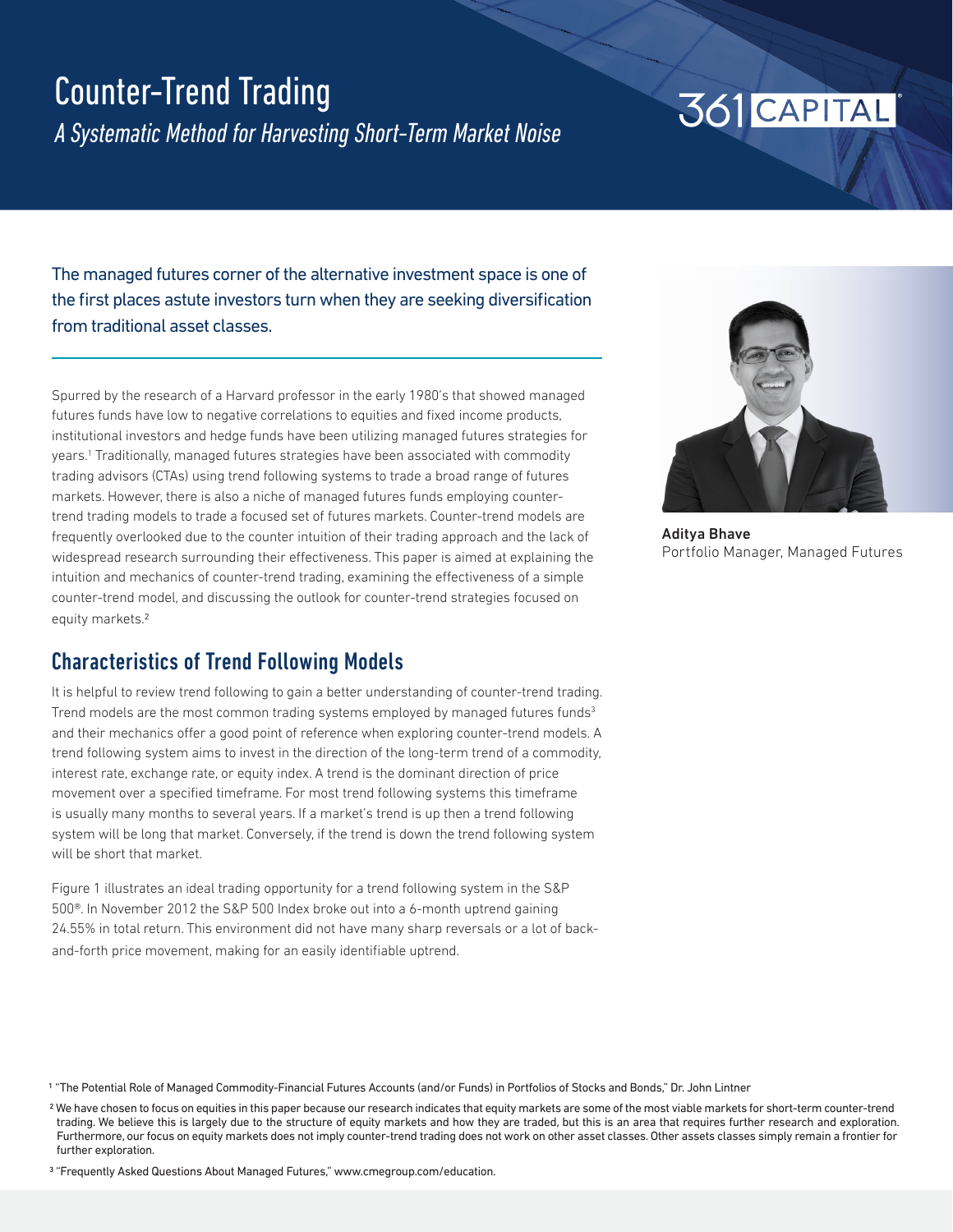

Figure 1: Steady uptrend for the S&P 500 from 11/14/2012 to 5/21/2013

Trend following models are reactionary systems; meaning that they do not make forecasts about specific price levels or exact timeframes when price moves will occur. Instead, these models are designed to react to recent price movements. Reactionary systems can be related to the ripples formed when a rain drop hits a puddle. A reactionary system is just trying to respond to the ripples that are formed when a drop hits, not forecast when the next drop will hit or how big the next ripples will be.

For the most part, trend following systems generate only a handful of trades per year and their trades tend to last for many months. These systems have a low percentage of winning trades (25%-45%), but compensate by having an average winning trade return that is larger than their average losing trade return (winning/losing trade return ratio). Normally, a trend system has a winning/losing trade return ratio greater than 2.4 Because a trend can last for many months, a trend following system can become highly correlated (or inversely correlated) with the asset it is traded on. Additionally, trend following systems tend to give back substantial profits at market turning points and they are subject to whipsaw<sup>5</sup> in directionless markets due to their longer investment timeframes. more additional which is a string of which which is a string of which is a string of trades for trades are the price patterns that create many systems can be the price patterns that create many small is the price patterns

## Characteristics of Counter-Trend Trading Models

Counter-trend trading models are far less common in managed futures strategies. Nevertheless, counter-trend models offer a systematic, reactionary framework for trading that is equally as effective as trend following, but quite different in methodology. The majority of counter-trend models are looking to sell short-term overbought levels and buy short-term oversold levels, in an effort to harvest market noise (see Figure 2). A short-term timeframe could be as short as a single trading day or as long as a week or two. This short-term, mean-reverting behavior allows counter-trend models to thrive in markets with a lot of back-and-forth price movement.

Figure 2 depicts a hypothetical price path over seven trading days. A counter-trend model aims to buy and sell at the inflection points, selling after prices have moved up and buying after they have moved down.

4 "Following the Trend Followers," *Managed Futures Today*, May 2010.

5 A whipsaw price movement occurs when an asset's price is moving in one direction and then rapidly changes direction. Often, a whipsaw move is followed by one or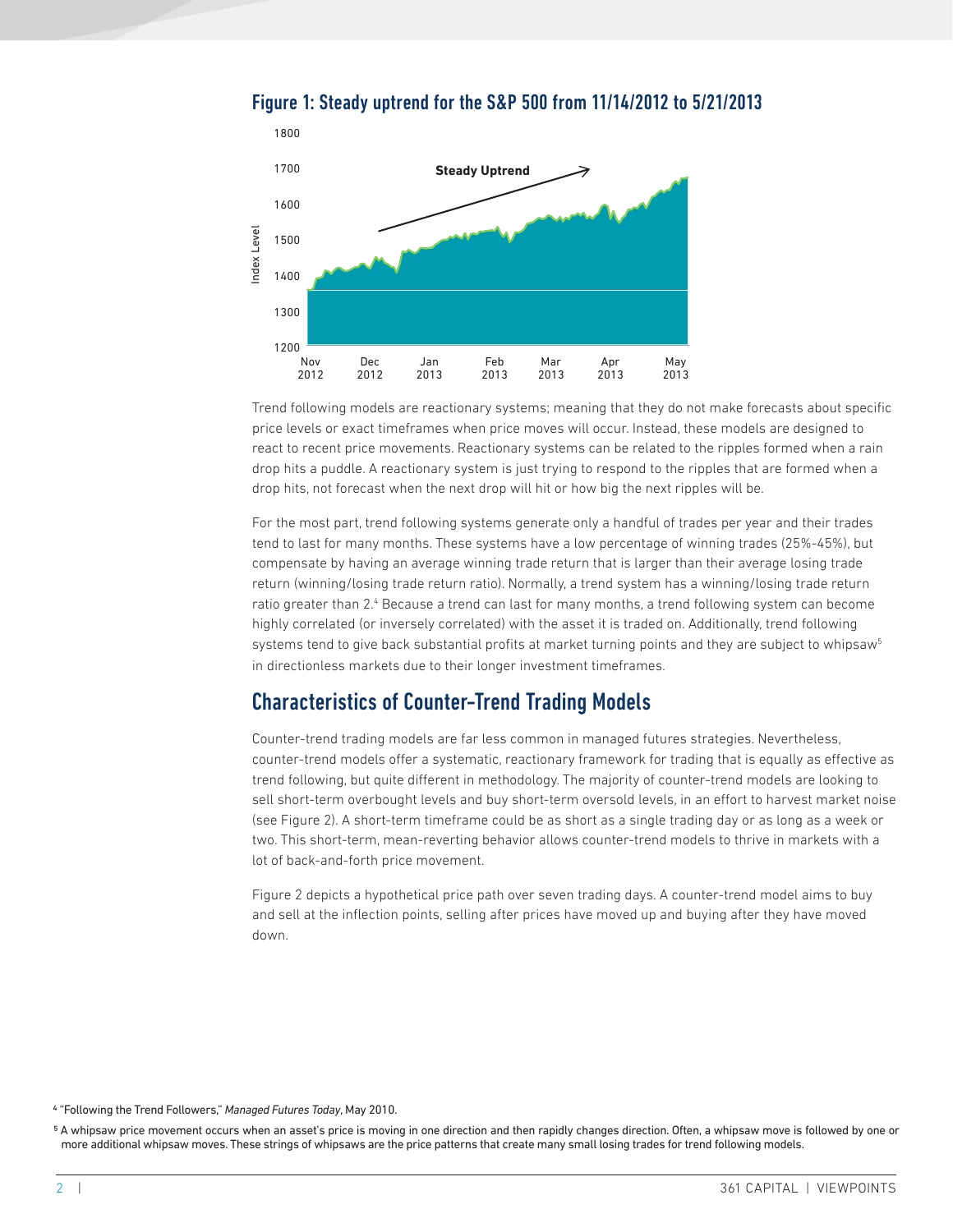

#### Figure 2: Hypothetical short-term counter-trend trading opportunities

The short duration of counter-trend trades is the key factor that creates low correlations to markets and other managed futures strategies.

Counter-trend systems generally have shorter duration trades, a higher percentage of winning trades and a smaller winning/losing trade return ratio than their trend following counterparts. A typical countertrend strategy trades dozens of times a year and produces 55% to 70% winning trades with a winning/ losing trade return ratio of around 1 or less. Counter-trend models exit winning trades quickly, setting up for a move in the opposite direction, but they also hold losing trades longer waiting for a reversion in the price action. This mechanic, of holding losing trades longer than winning trades, is what can make a counter-trend system's losing trades larger than its winning trades. However, this imbalance is offset by a high percentage of winning trades. The main drawback of counter-trend models is they may lag in steady, trending environments where there is a deficit of back-and-forth price movement. 12/1/2014 to 7/8/2015 Index Level

The price action of the S&P 500 Index from December 2014 to July 2015 is an example of a good environment for short-term counter-trend trading (see Figure 3). These systems thrive in environments where there is a lot of up-and-down price movement. People often associate that type of environment with high volatility. However, the key feature that determines whether a counter-trend system will produce meaningful positive returns is not the level of volatility, but how often the market changes direction (i.e., how much noise there is). The more directional changes the market has over a time period, the more opportunity a counter-trend system has to buy on down days, sell on up days, and capitalize on the back-and-forth price swings.

# Figure 3: Noisy, sideways environment for the S&P 500 from

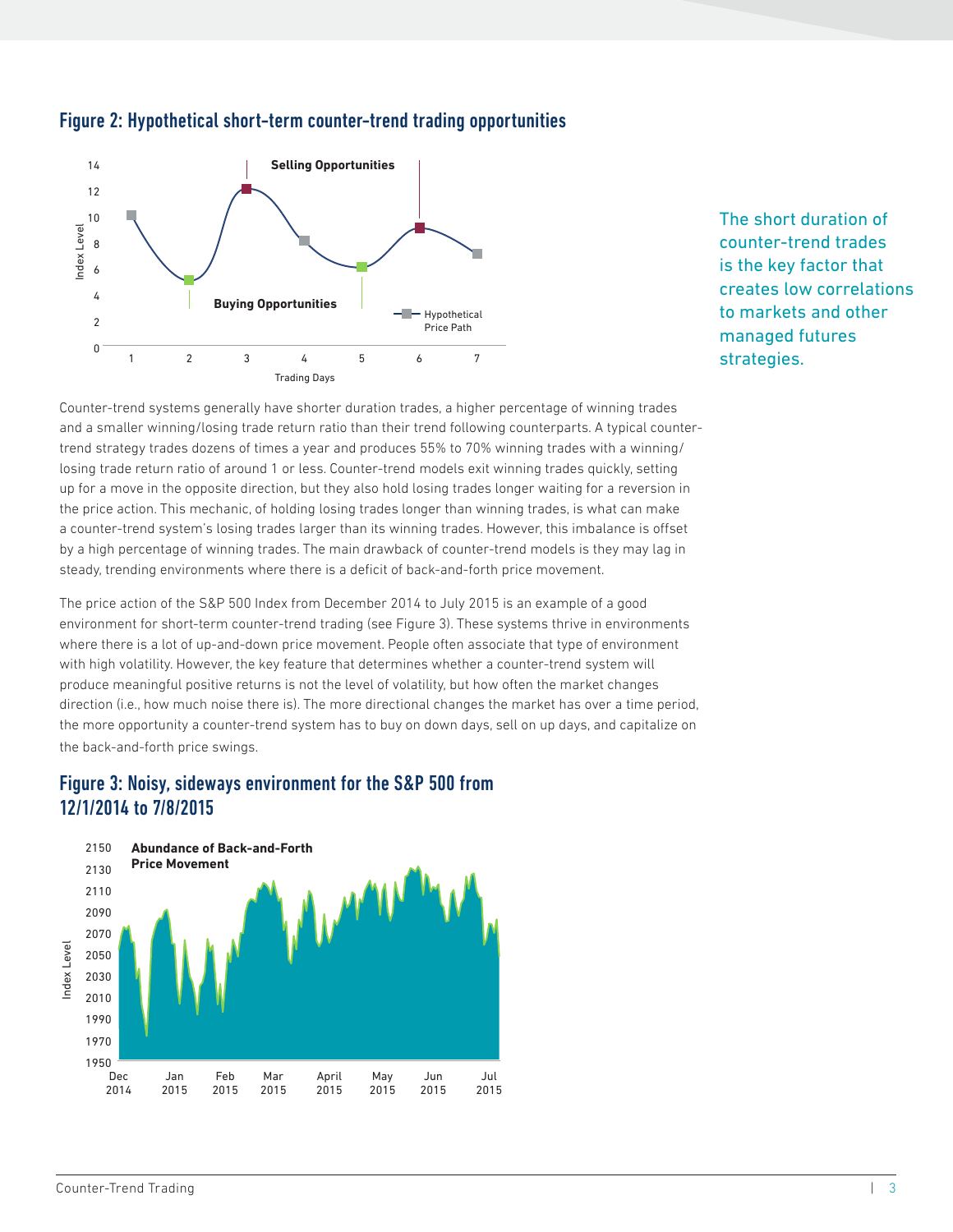An important point is that counter-trend models perform best when there is an abundance of back-andforth price movement. This type of price movement can occur when volatility is low (daily price changes are smaller) or when volatility is high (daily price changes are larger). When volatility is high, the return potential for counter-trend models is amplified because price changes are larger and therefore winning trades are larger. On the flip side, the risk of drawdown also increases with volatility, and counter-trend models usually incur their biggest drawdowns in high volatility environments.

Finally, unlike trend following systems which can have sustained periods of high positive or negative correlation to the markets they are traded on, short-term counter-trend models typically have consistently low correlations to markets they are traded on. Counter-trend models take many short duration trades, both long and short, which allows the directionality of these positions to net out fairly quickly.

## Does Counter-Trend Trading Work?

Counter-trend trading models are designed to identify short-term inflection points in the market. There is no universal definition for an inflection point, but they are often associated with instances when the market reaches a short-term extreme and then proceeds to revert from that extreme. To assess whether counter-trend trading works, we need to quantify short-term extremes and then test whether prices tend to revert at these extremes often enough to make counter-trend trading worthwhile. We can use 10-day highs and 10-day lows as a very simple proxy for short-term extremes.

To gauge the efficacy of trading counter to these short-term extremes, the S&P 500 was evaluated over 20 years, from the beginning of 1996 to the end of 2015, using a simple counter-trend model. If the S&P 500 made a new 10-day high, the counter-trend model went SHORT on the close and held the position until the next trading day's close, betting against the upward momentum of the market. Conversely, if the S&P 500 made a new 10-day low, the counter-trend model went LONG on the close and held the position until the next trading day's close, betting against the downward momentum of the market. Table 1 summarizes the results. Keep in mind that over this time period the S&P 500 had an annualized return of 8.17% and an annualized volatility of 19.58%.

#### Table 1: 10-day high/low counter-trend model on the S&P 500 from 1/1/1996 to 12/31/2015

| 1996-2015                                   | <b>S&amp;P 500</b> | 10-DAY<br><b>HIGH/LOW MODEL</b> |
|---------------------------------------------|--------------------|---------------------------------|
| # Trades                                    |                    | 1,015                           |
| % Invested                                  |                    | 37.19%                          |
| <b>Annualized Return</b>                    | 8.17%              | 9.89%                           |
| Annualized Std. Dev.                        | 19.58%             | 11.96%                          |
| % Winning Trades                            |                    | 68.97%                          |
| Winning/Losing Trade<br><b>Return Ratio</b> |                    | 0.71                            |

The results in Table 1 show that trading counter to the S&P 500's short-term market extremes was a viable strategy. The 10-day high/low counter-trend model took 1,015 trades and correctly identified an inflection point almost 70% of the time (68.97% winning trades). Furthermore, this simple counter-trend strategy outperformed the S&P 500 Index (9.89% v. 8.17% annualized return) even though it was only invested 37% of the time. The reduced investment level of the model is a large reason why its volatility was about 60% of the S&P 500's volatility over the same period (11.96% v. 19.58%).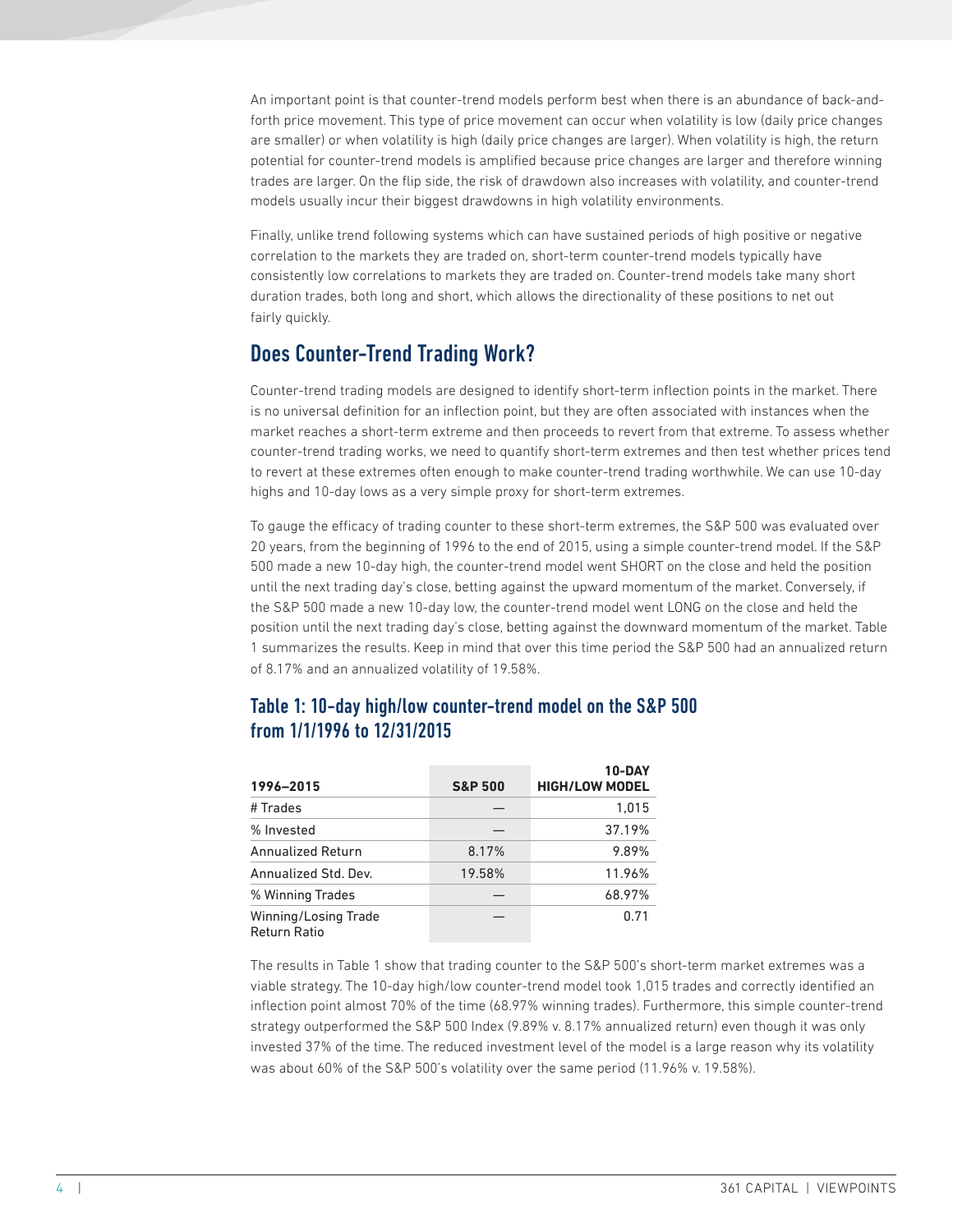To further explore the robustness of this simple counter-trend approach, new market highs and lows were measured using a range of periods from 5 to 15 days (see Figure 4). Over all of these periods, the high/low counter-trend model produced a positive annualized return, with an average annualized return of 8.71%. This level of consistency across different time periods strongly suggests that short-term counter-trend trading has worked on the S&P 500 Index from 1996 to 2015.





Trading counter-trend over the short run has worked on the S&P 500, but what about other markets? Table 2 summarizes the results of applying the simple, 10-day high/low counter-trend strategy to the EURO STOXX 50 and the Nikkei 225 indices over the same timeframe.

| 1996-2015                                   | <b>S&amp;P 500</b><br><b>MODEL</b> | <b>EURO</b><br>STOXX 50<br><b>MODEL</b> | <b>NIKKEI 225</b><br><b>MODEL</b> |
|---------------------------------------------|------------------------------------|-----------------------------------------|-----------------------------------|
| # Trades                                    | 1.015                              | 1.012                                   | 953                               |
| % Invested                                  | 37.19%                             | 37.47%                                  | 37.28%                            |
| <b>Annualized Return</b>                    | 9.89%                              | 5.76%                                   | 0.95%                             |
| Annualized Std. Dev.                        | 11.96%                             | 13.82%                                  | 14.35%                            |
| % Winning Trades                            | 68.97%                             | 67.29%                                  | 66.11%                            |
| Winning/Losing<br><b>Trade Return Ratio</b> | 0.71                               | 0.61                                    | 0.54                              |

#### Table 2: 10-day high/low counter-trend model on the S&P 500, EURO STOXX 50, and Nikkei 225 from 1/1/1996 to 12/31/2015

Table 2 shows that the counter-trend model had a fairly similar signature when traded on the EURO STOXX 50 and the Nikkei 225, although the annualized return for the Nikkei 225 was not nearly as noteworthy as the other two indices.<sup>6</sup> However, it is clear that the 10-day high/low model was able to produce a high percentage of winning trades in all three markets, confirming that short-term market extremes tend to

<sup>6</sup> If you evaluate the performance of Nikkei 225's 10-day high/low model, there are a few time periods that were especially ill-suited for counter-trend trading which explains most of the model's underperformance. Specifically, the Nikkei 225 experienced unusually low levels of back-and-forth price movement (noise) in 2005 when that market went through a very strong uptrend. 2007 and 2010 both had pockets of abnormally low noise and 2012 was another year that had three strong trends resulting in extremely low levels of noise. These environments created several large losing trades for the 10-day high/low model, dragging down the model's winning/ losing trade return ratio and greatly dampening the model's return. These extreme levels of low noise were isolated events, not found in other major world markets.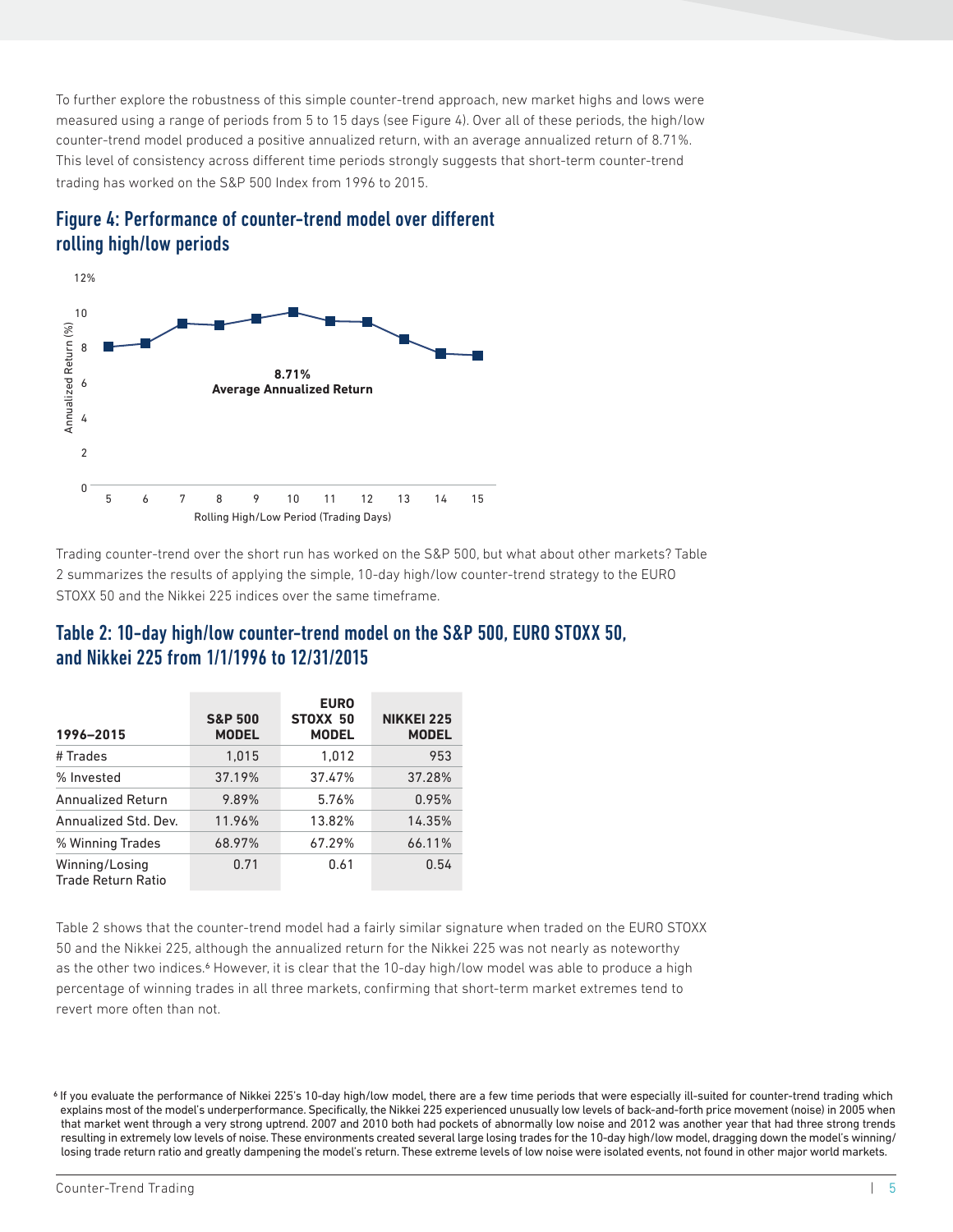The above results are impressive, especially when considering the simplicity of the counter-trend model that was used. Of course, transaction costs and slippage were not taken into account and the definitions of "short-term," "overbought" and "oversold" were arbitrary. Nevertheless, the evidence supports the theory of short-term counter-trend trading holding up across several markets and across an extended timeframe that included bull, bear, high volatility, and low volatility markets.

### Why Does Counter-Trend Trading Work?

A case has been made for the efficacy of counter-trend trading, but the real question is why does a counter-trend approach work? The simplest answer is that day-to-day market movements are dominated by noise. Over the short run, market participants are focused on their own investment timeframes and mandates. This includes managing operational functions, making decisions on how to allocate capital in and outside of the financial markets, and adhering to predefined investment rules. These peripheral agendas often do not align with the goal of maximizing returns and are therefore a major source of noise in the markets. For example, an investment fund may receive a redemption request, requiring the portfolio manager to liquidate a piece of the portfolio. The portfolio manager is not selling because these equities have reached fair value; instead, they are selling to meet an operational outflow, thereby injecting noise into the market and potentially driving prices away from fair value. At the same time, a large institution might be conducting a systematic rebalance, moving assets into the market simply because it's the end of the quarter. It is these types of behaviors that contribute to the daily back-and-forth price movements that counter-trend models seek to exploit.

News events are also a rich source of noise. Markets react very quickly to news events, but they do not instantaneously arrive at a new theoretical price that perfectly accounts for the information in a news event. Instead, prices tend to swing back-and-forth until the new theoretical price is found. Figure 5 is a visualization of this process. If a negative news event is released, we would expect a perfectly efficient market to immediately find and move down to the new theoretical price. Then we would expect prices to remain static until another event changes the theoretical price again. This perfect reaction is illustrated by the "Efficient Price Path" in Figure 5. In reality, markets react to news events with a lot more noise, creating price swings like those depicted by the "Hypothetical Price Path" in Figure 5.



#### Figure 5: Efficient price path v. Hypothetical price path

## Why Counter-Trend Trading Works: The Importance of Noise

Up to this point, market noise has been cited repeatedly as being a primary reason why counter-trend models work; but "noise" has not been clearly defined. Market noise can be thought of simply as back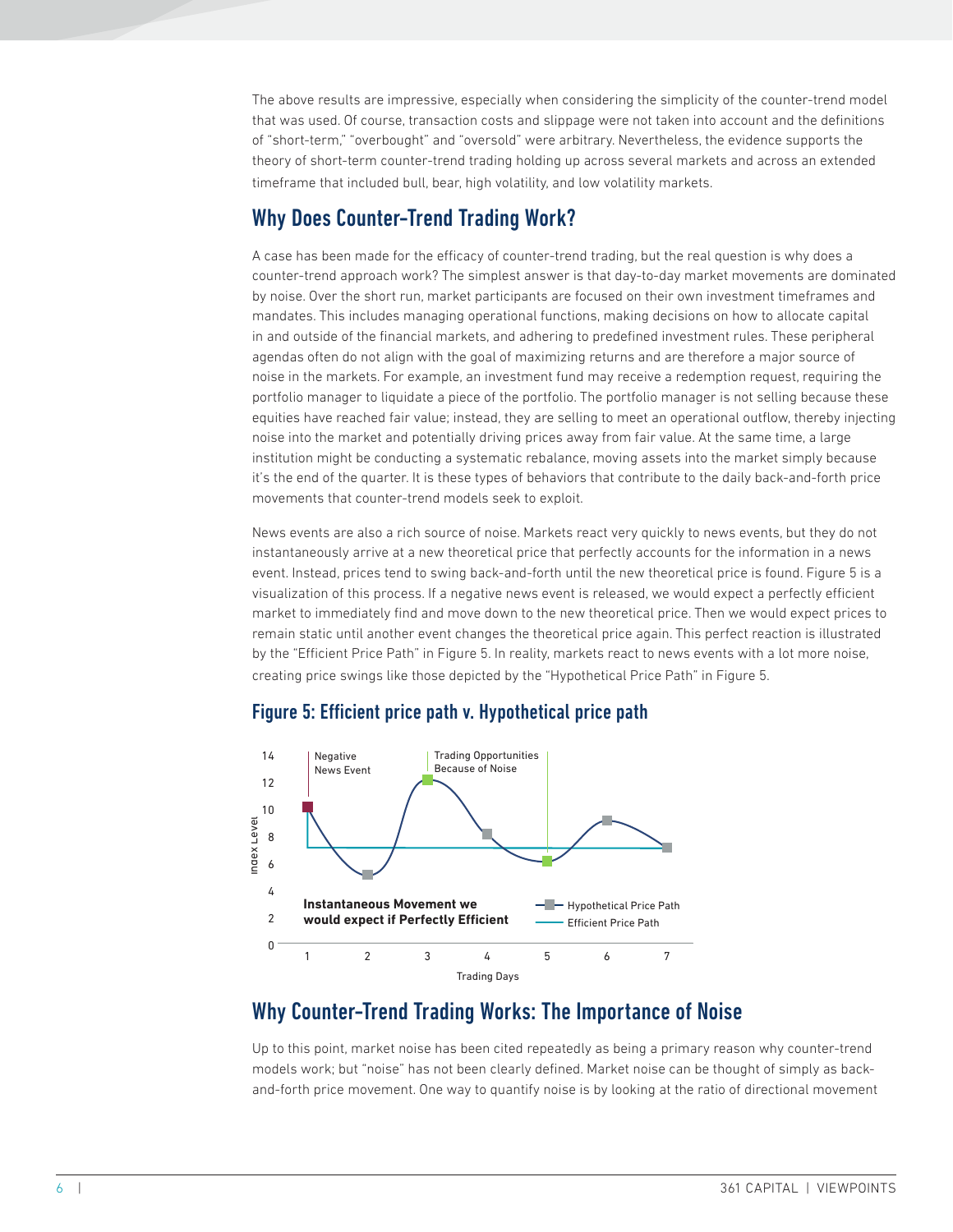to total movement of a price path over a given time period. For example, if the S&P 500 gained 10 points every day for 10 days, the ratio of directional movement to total movement would be equal to 1.00 (100/100), because 100% of the Index's daily movements were in the same direction. On the other hand, if the Index followed a noisier path like: [+50, -5, -35, +5, +45, +15, -25, +25, +35, -10] this ratio would equal 0.40 (100/250) indicating that only 40% of the Index's total movement was directional (see Figure 6). One minus this ratio of directional movement to total movement produces the noise statistic (see Equation 1). In Figure 6, 60% of the movements would be considered noise for the "Noisy Price Path." A noise statistic closer to 0 indicates a less noisy market, while a statistic closer to 1 indicates a noise-rich market.





#### Equation 1: Noise statistic



When we measure 20-day noise (monthly noise) on equity markets around the globe, the vast majority of observations are between 65% and 95%.7 So although 65% may seem like a high level of noise, it is actually on the low end of what we would expect to see. Noise levels between 75% and 85% are much more likely observations.

Using Equation 1 to quantify short-term market noise, a formal link can be established between the performance of short-term counter-trend trading and the level of market noise. To create this formal link we can use a large batch of random market data to isolate the interaction between market noise and the performance of the simple 10-day high/low counter-trend model. The benefit of using random market data is that you can generate thousands of different price paths, each having its own level of noise. Because there are so many price paths, the idiosyncrasies of any one path are washed out, allowing you to focus solely on the average relationship between the performance of the counter-trend model and noise. The large amount of different price paths also allows you to analyze the variation in countertrend performance you could expect to see at any particular level of noise. This analysis can be done on real data, but because you only have one price path, it is more difficult to isolate the effect of noise on Equation 1: Noise statis:<br>  $N = # of trading days$ <br>
Directional Movement =  $\sum_{i=1}^{N} ABS(i)$ <br>
Noise Statistic =  $1 - \frac{ABS}{\text{MSE}}$ <br>
When we measure 20-day n<br>
of observations are betweer<br>
actually on the low end of w<br>
more likely observation

7 "The Short-Term Counter-Trend Trading Strategy Guide," Aditya Bhave and Nick Libertini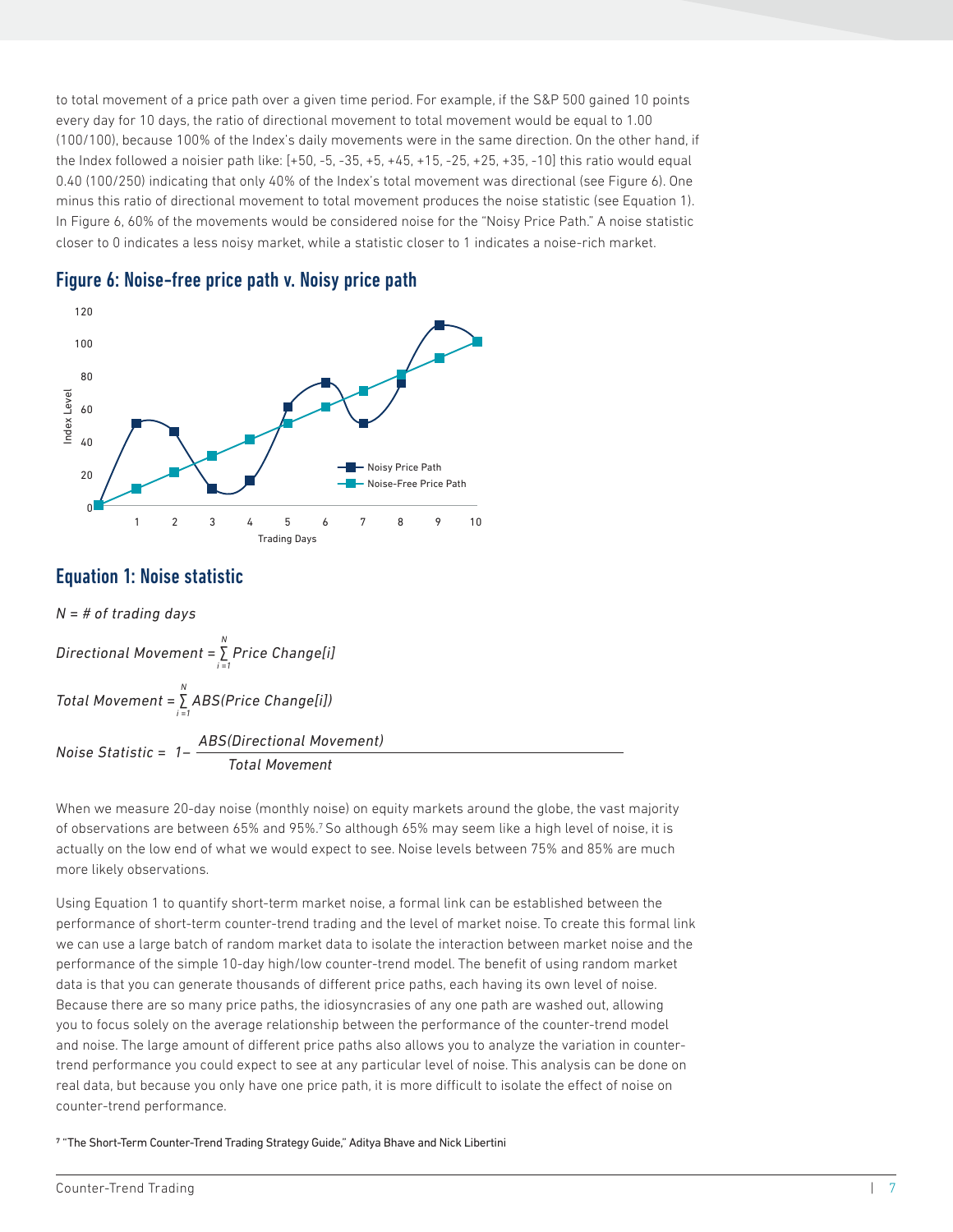ftFor this analysis 10,000 random price paths were generated, each 10 years long, targeting a 0% expected return<sup>8</sup> and an annualized volatility of 15%. The paths were generated by randomly drawing daily returns from a normal distribution,<sup>9</sup> thus creating a large batch of 10 year "random walks." The average 20-day noise was calculated for each of the 10-year price paths. Then the simple 10-day high/ low counter-trend model was run on each price path, and the model's annualized performance was calculated. Figure 7 shows the strong linear relationship between noise and the counter-trend model's annualized return. The correlation between average 20-day noise of the random 10-year price paths and the annualized return of the 10-day high/low counter-trend model run on those price paths was 62.18%, resulting in a percent of variance explained of 38.66%. Figure 8 shows the average model return and range of model returns for the most common noise levels observed in the batch of random price paths.





#### Figure 8: Average, max, and min annualized return of 10-day high/low counter-trend model at common noise levels



Figures 7 and 8 show that the performance of short-term counter-trend trading depends heavily on the noise level of the market. The higher the noise level, the better chance the model has of producing a

<sup>9</sup> For simplicity, we used a normal distribution even though equity returns are not normally distributed. The findings using an empirical distribution composed of real

<sup>&</sup>lt;sup>8</sup> 0% expected return was chosen so there was no directional bias imparted to the price paths. However, the findings using varying levels of positive and negative expected return are consistent with the findings using 0% expected return. Using non-zero levels of expected return simply reduces the diversity of noise levels within the sample of price paths and it would create a divergence in the expectations of long trades v. short trades depending on the sign of the bias.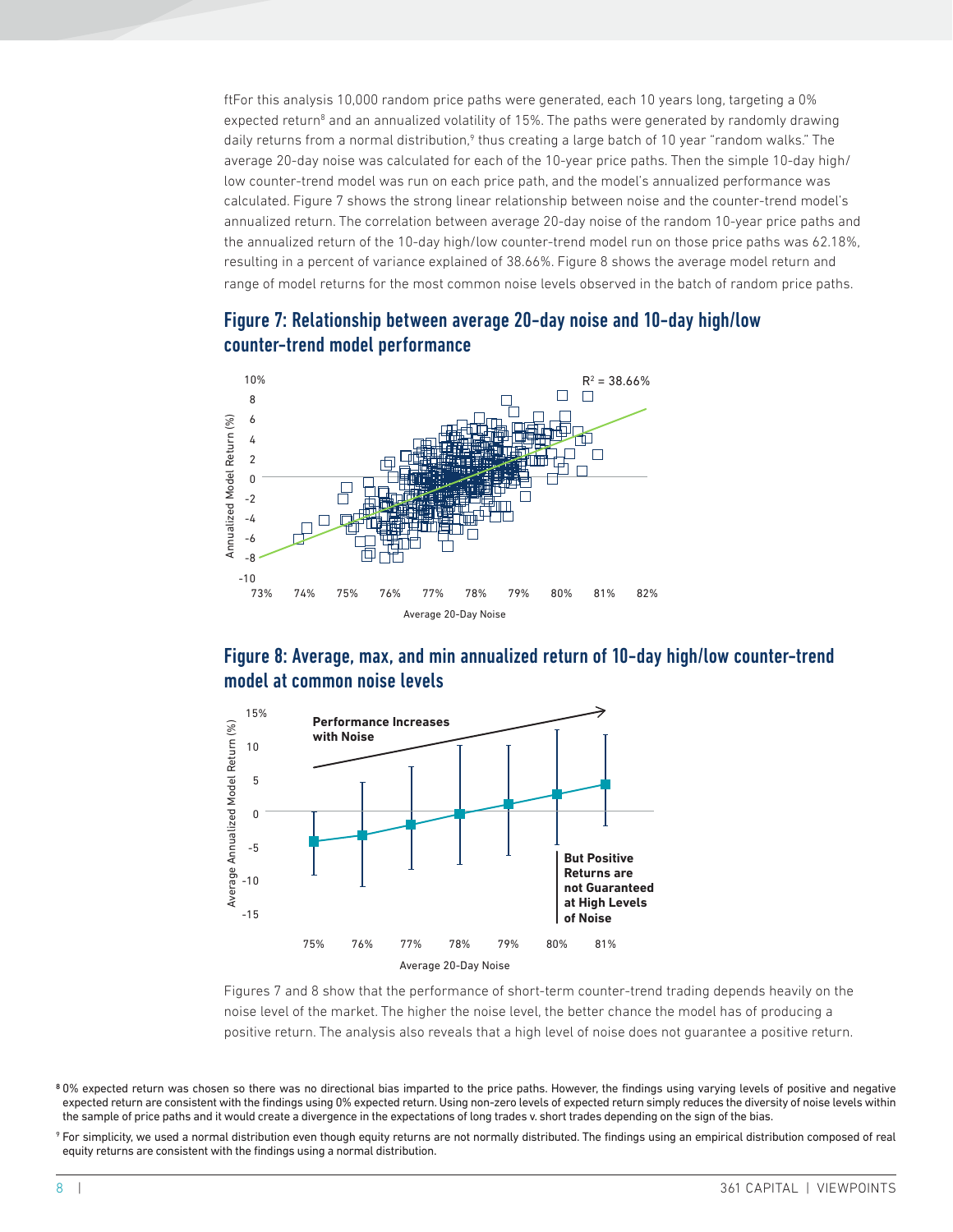Looking at Figure 8, we can see that even when the average noise level was above 80%, the 10-day high/low counter-trend model still produced a negative return over some of the price paths. These conclusions were made by examining a large batch of random price paths, so we can be fairly confident in the relationship between noise and counter-trend performance.

Revisiting the three markets the 10-day high/low counter-trend model was tested on (the S&P 500, the EURO STOXX 50, and the Nikkei 225), we can see, in Table 3, that each market's average 20-day noise was also correlated with the yearly performance of the 10-day high/low model. The relationship is not as consistent as the one observed using random market data, but this is largely due to the finite amount of real market data, with each market representing only one price path. Even still, we can see that in the real market data, noise is a major driver of short-term counter-trend performance.

#### Table 3: Annual correlation of the 10-day high/low counter-trend model to the average 20-day noise

|                             | <b>S&amp;P 500</b><br><b>MODEL</b> | <b>EURO</b><br>STOXX 50<br><b>MODEL</b> | <b>NIKKEI 225</b><br><b>MODEL</b> |
|-----------------------------|------------------------------------|-----------------------------------------|-----------------------------------|
| Correlation<br>20-day Noise | 50.37%                             | 68.49%                                  | 31.43%                            |

## Will Counter-Trend Models Continue to Work?

The biggest pushback against quantitative trading models is the belief that "models always break." Therefore it seems prudent to address the question of whether short-term counter-trend models will continue to produce returns like those realized by the 10-day high/low model from 1996 to 2015. Based on the previous section, it is apparent that the noise level of market movements is the governing factor of whether a shortterm counter-trend approach is viable. To address the question of whether short-term counter-trend models will continue to work, we really need to ask whether the noise level of the market will be high enough to make counter-trend trading worthwhile.

Figure 9 depicts the trend of noise in the S&P 500 and the performance of the 10-day high/low countertrend model over the 46 years from 1970 to 2015. It is apparent from Figure 9 that noise has increased consistently from the low 70%'s to the high 70%'s and the counter-trend model's performance has improved almost in lock-step with this rise. We can see that around the mid to late 1990's the noise level reached a point where the 10-day high/low model was profitable to trade, and the average level of noise has remained above this threshold ever since.



#### Figure 9: Trend of average 20-day noise and the annualized return of the 10-day high/low counter-trend model on the S&P 500 from 1970 to 2015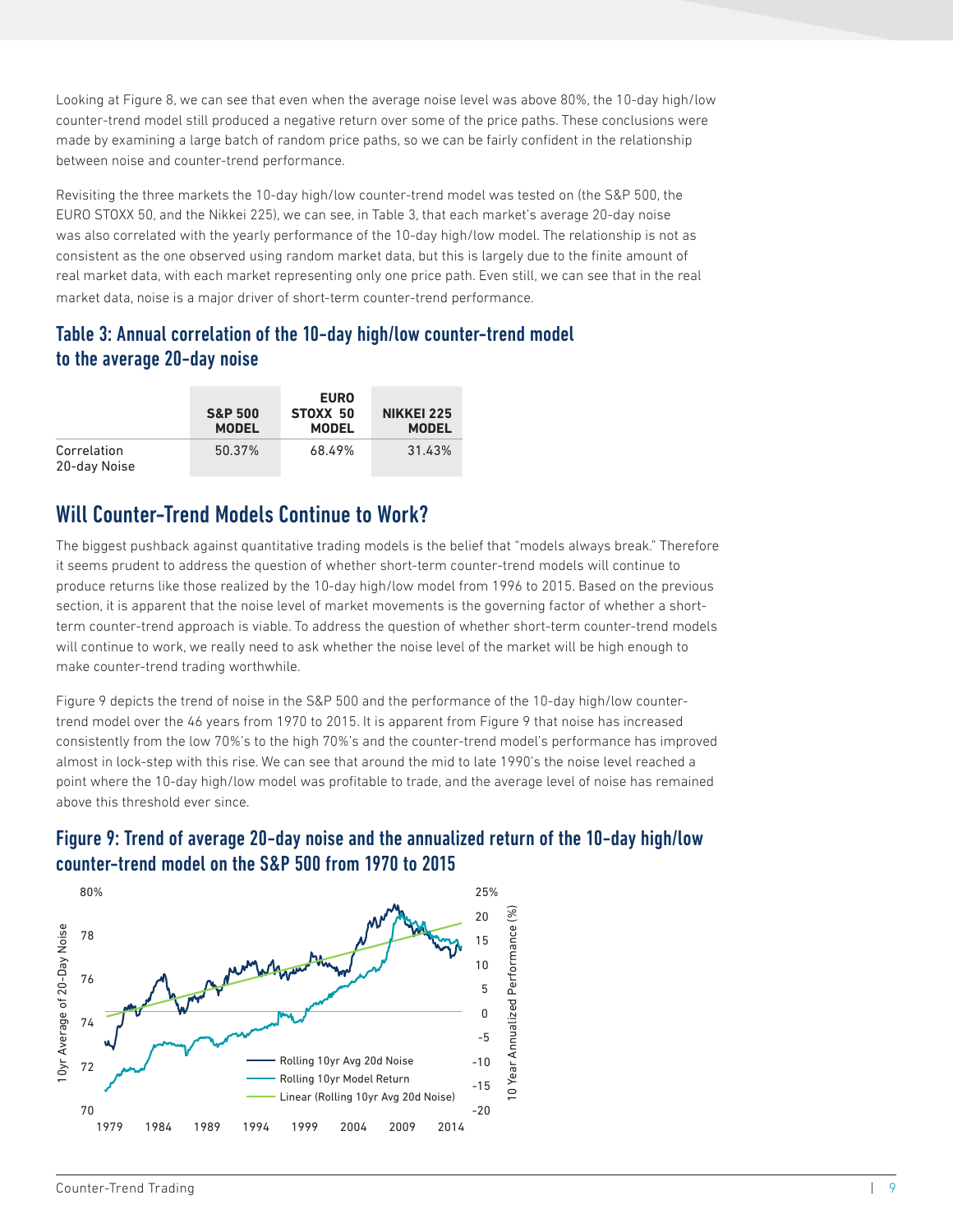If trading is cheaper and easier, people will trade more. If trading is more expensive, or if market access is more difficult, people will trade less.

It seems that the current noise level is high enough to make counter-trend trading viable, but will market noise remain elevated going forward? To try to answer this question we need to understand what caused noise to rise in the first place and what has kept the level of noise elevated. As discussed earlier, noise is a byproduct of markets not reacting efficiently to news events over the short-term and market participants carrying out their independent agendas that may not align perfectly with the goal of maximizing total return. Therefore, the level of market noise is dependent on the ability of market participants to express their opinions by trading. The easier it is to trade, the more rapidly opinions can be expressed. The more rapidly opinions can be expressed, the more noise there will be in market movements. Conversely, if market liquidity is low, if trading costs are high, or if news is sparse there will be less activity in the market and therefore lower noise on average.

Referring back to Figure 9, we know that there were several noteworthy structural shifts in the way the S&P 500, and equity markets in general, were traded from 1970 to 2015. Over that time period, equity markets realized a massive influx of liquidity due in large part to the introduction of electronic trading, the rolling out of many different equity futures products, the introduction of exchange traded funds (ETFs), and the steady decline of broker fees for trading. Additionally, there were several changes made to the way stocks were priced. Prices were changed from being quoted in one-eighth increments to onesixteenths and then they were eventually changed to being quoted in decimals. This had a very significant impact on the bid/ask spread of most stocks, making equities cheaper to trade. All of these changes contributed to making equities easier and cheaper to trade, and are likely the major reason we have seen such a notable increase in noise from 1970 onward.

All of the structural changes cited have an intuitive link to activity levels of market participants.

What is perhaps less concrete is the link between activity and noise. It makes sense that the more often market participants trade, the more noise there will be in price movements; but, it would be nice to have a simple model that could confirm the relationship between activity level and noise.

To examine this relationship between activity level and noise, we considered a very simple hypothetical market consisting of 1,000 market participants trading daily over the course of one year. Each participant controlled 1 share of stock and made their decision to buy or sell that share randomly. The only parameter in the model was how often each participant made a decision to buy or sell. A high parameter value would result in the market participants buying and selling frequently, maybe even every day. A low parameter value would result in market participants buying and selling infrequently, maybe only a few times a year. We varied the activity parameter from low to high to see how the average activity level of the participants affected the noise of this simple market. We looked at this analysis over 1,000 simulations to ensure that the idiosyncrasies of any one simulated year were washed out. The results are summarized in Figure 10.



#### Figure 10: Impact of average activity level on the average 20-day noise of a simple market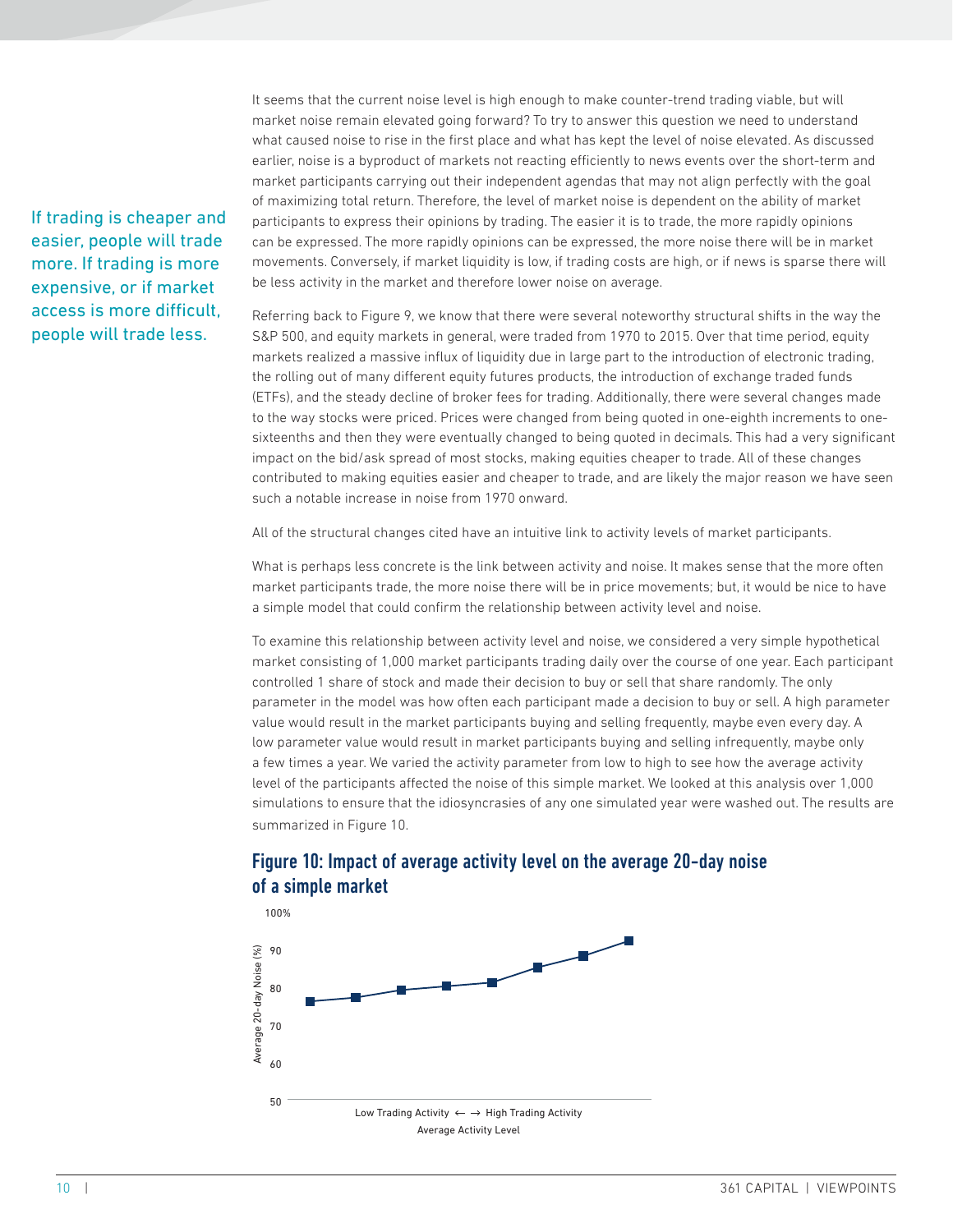From Figure 10, we can see that there is a clear link between the average activity level of market participants and the average 20-day noise of the market. The higher the activity level, the higher the noise. Of course, this was a very simple representation of the activity in a real market. Real markets are extremely complex and perfectly modeling all the interactions would be an impossible task. Nonetheless, this simple model confirms our intuition that there is probably a link between the activity level of market participants and the level of noise in a market's price movements.

Clearly, there have been several key structural shifts from 1970 to 2015 that had a meaningful impact on the activity level of market participants. Our simple model highlights that higher activity levels lead to more noise, which is the main reason why it has been profitable to trade against short-term price extremes from 1996 to 2015. This shift to higher levels of noise does not imply that markets no longer trend; instead, it indicates that there is enough back-and-forth price action in market movements to make counter-trend trading viable. If liquidity abates and transaction costs revert to much higher levels, then market noise may subside again, reducing the potency of short-term counter-trend models. However, human psychology is relatively static, which means that trading decisions that give rise to noise are not going to disappear, as long as humans are making financial decisions. Likewise, technology is going to progress in the future, further reducing transaction costs and the availability of information. This should sustain the heightened level of noise and allow counter-trend models to flourish.

#### Conclusion

Counter-trend models offer a systematic method for exploiting back-and-forth price swings and they have consistently low correlation to traditional asset classes and other managed future strategies. The performance expectation of short-term counter-trend models is fundamentally linked to the level of market noise; the more back-and-forth price swings, the higher the market noise, the better the countertrend performance. Higher noise is a byproduct of increased trading activity, which has risen in response to increases in liquidity, decreases in transaction costs, and increases in the flow of news.

Short-term counter-trend models take dozens of short duration trades over the course of a year that are correct 55% to 70% of the time. These trades aim to buy at short-term lows and sell at short-term highs, extracting returns over only a few trading days. Each trade may not generate a lot of profit, but when applied consistently, the small edge of counter-trend trading adds up. The simple 10-day high/low model explored in this paper produced an annualized return of 9.89% on the S&P 500 from 1996 to 2015 with approximately 60% of the S&P 500's volatility.

#### Hypothetical Growth of \$10,000